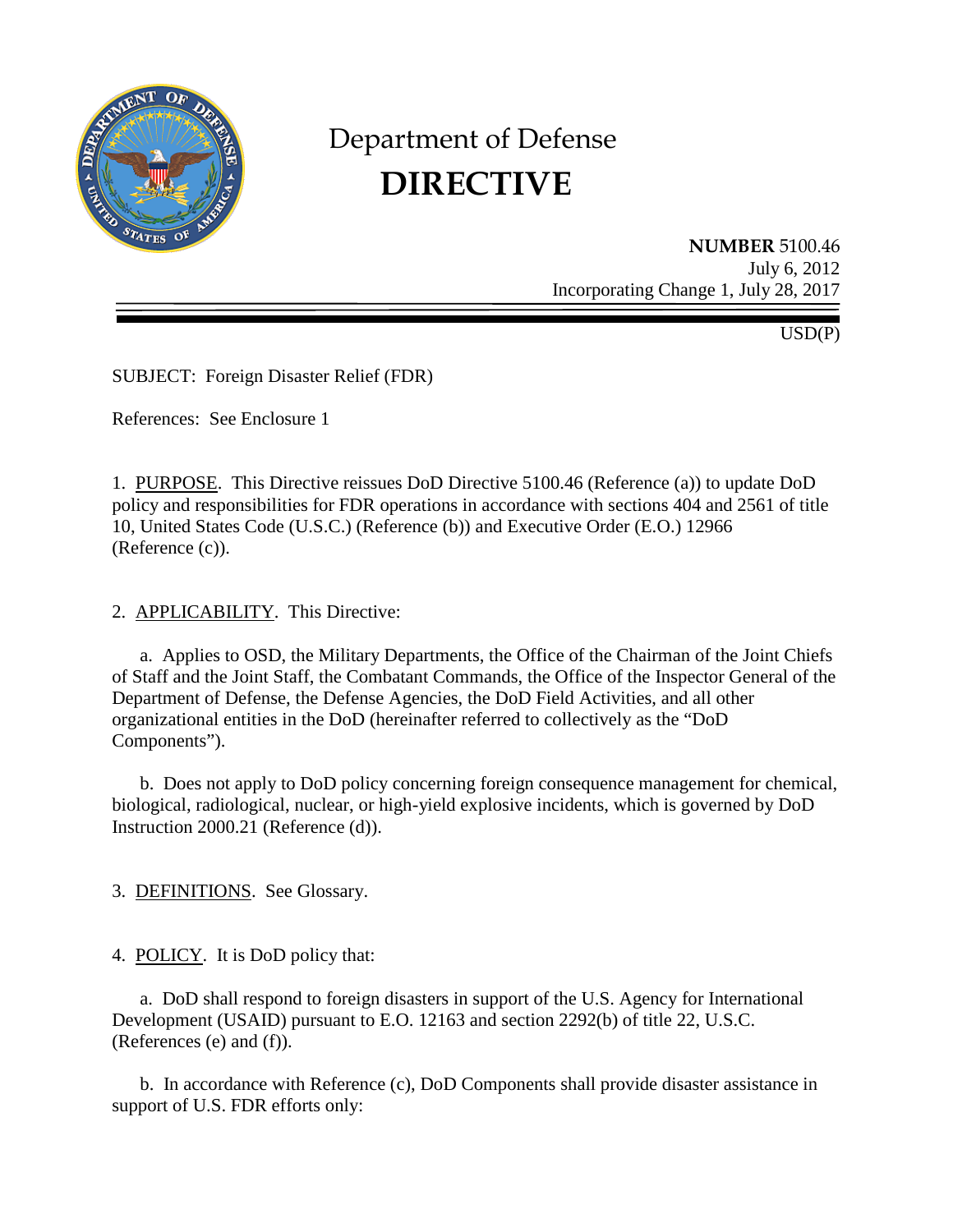(1) At the direction of the President;

 (2) When the Secretary of Defense or a designee approves, with the concurrence of the Secretary of State, a request for assistance from another Federal department or agency; or

 (3) In emergency situations in order to save human lives, where there is not sufficient time to seek the prior concurrence of the Secretary of State, in which case the Secretary of Defense shall advise and seek the concurrence of the Secretary of State as soon as practicable thereafter.

 c. In accordance with paragraph 4.b. of this section, DoD Components may provide nonreimbursable FDR as humanitarian assistance pursuant to Reference (b) using available Overseas Humanitarian, Disaster, and Civic Aid (OHDACA) funds, Presidential drawdown authority in accordance with section 506 of Public Law 87-195 (Reference (g)), or other available authorities. Additionally, DoD Components may provide reimbursable FDR assistance when requested and funded by other U.S. Government (USG) departments and agencies.

 d. Interagency requests for DoD assistance to disaster relief efforts shall be transmitted in an official request from the appropriate departmental or agency Executive Secretariat to the DoD Executive Secretary. In exigent circumstances when an interagency request was made orally and then approved orally by the Secretary of Defense, at the earliest opportunity the requesting agency must document the oral request with a written request to the DoD Executive Secretary.

 e. DoD shall consider FDR assistance requests from USAID, the Department of State, and other Federal departments and agencies based on USG and/or appropriate international organization assessment(s) of the disaster, the availability of requested assistance, the impact on ongoing or potential military operations of providing such assistance, the effect on security cooperation objectives, and other relevant factors associated with DoD involvement.

 f. Nothing in this Directive shall be construed as preventing a military commander with assigned forces at or near the immediate scene of a foreign disaster from taking prompt action to save human lives. In cases in which this authority is invoked, the commander should obtain the concurrence of the host nation and U.S. Chief of Mission of the affected country before committing forces. Also, the Combatant Commander shall follow up as soon as possible, but no later than 72 hours after the start of relief operations, to secure Secretary of Defense or Deputy Secretary of Defense approval for continuing assistance. Combatant Commanders must also obtain Secretary or Deputy Secretary approval in order to obtain reimbursement with OHDACA funds. Such assistance during the first 72 hours does not include the authority to provide military assistance that does not contribute to urgent life-saving efforts.

#### 5. RESPONSIBILITIES. See Enclosure 2.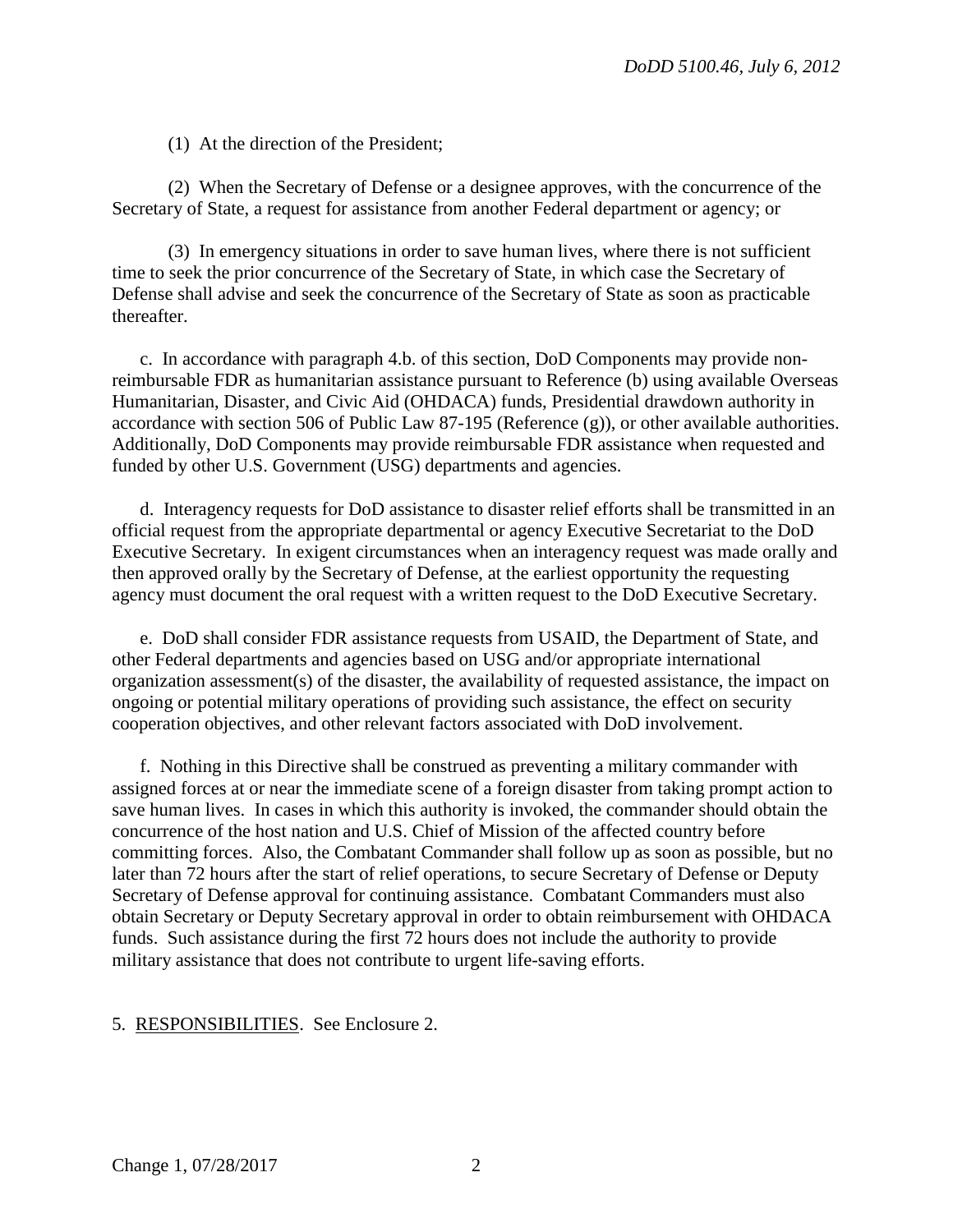6. RELEASABILITY. **Cleared for public release.** This directive is available on the Directives Division Website at http://www.esd.whs.mil/DD/.

7. SUMMARY OF CHANGE 1. The changes to this issuance are administrative and updates organizational titles and references for accuracy.

8. EFFECTIVE DATE. This Directive is effective July 6, 2012.

Ashton B. Carter Deputy Secretary of Defense

Enclosures

 1. References 2. Responsibilities Glossary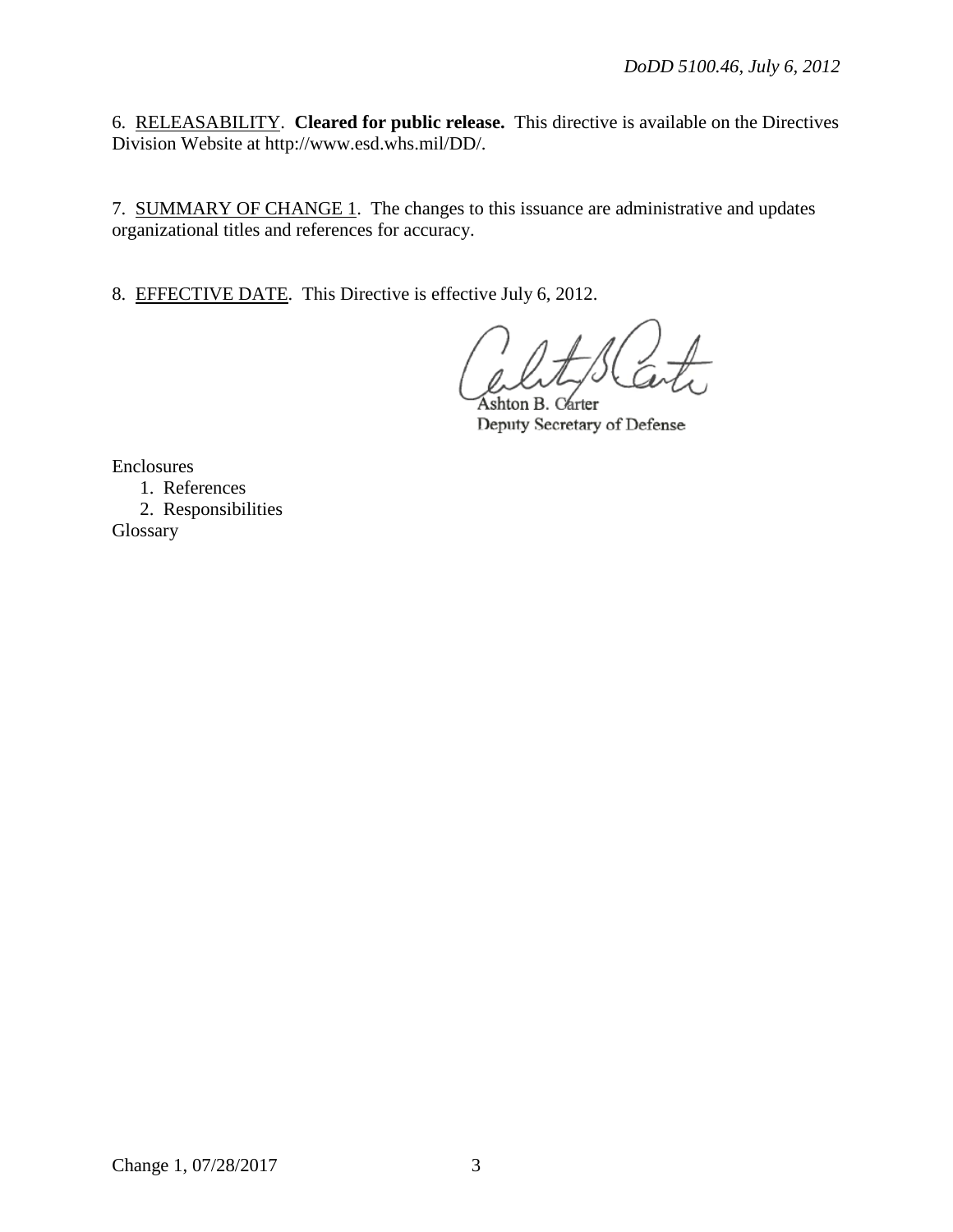## ENCLOSURE 1

## REFERENCES

- (a) DoD Directive 5100.46, "Foreign Disaster Relief," December 4, 1975 (hereby cancelled)
- (b) Sections 404 and 2561 of title 10, United States Code
- (c) Executive Order 12966, "Foreign Disaster Assistance," July 14, 1995
- (d) DoD Instruction 2000.21, "DoD Support to International Chemical, Biological, Radiological, and Nuclear (CBRN) Events," April 5, 2016
- (e) Executive Order 12163, "Administration of Foreign Assistance and Related Functions," September 29, 1979, as amended
- (f) Section 2292(b) of title 22, United States Code
- (g) Section 506 of Public Law 87-195, "The Foreign Assistance Act of 1961," September 4, 1961, as amended
- (h) DoD Directive 3020.44, "Defense Crisis Management," June 4, 2007, as amended
- (i) DoD Financial Management Regulation 7000.14-R, "Department of Defense Financial Management Regulation," Volume 12, date varies by volume
- (j) Part 060 of Volume 2, U.S. Department of State Foreign Affairs Manual, "Foreign Disaster Emergency Relief," April 1, 1991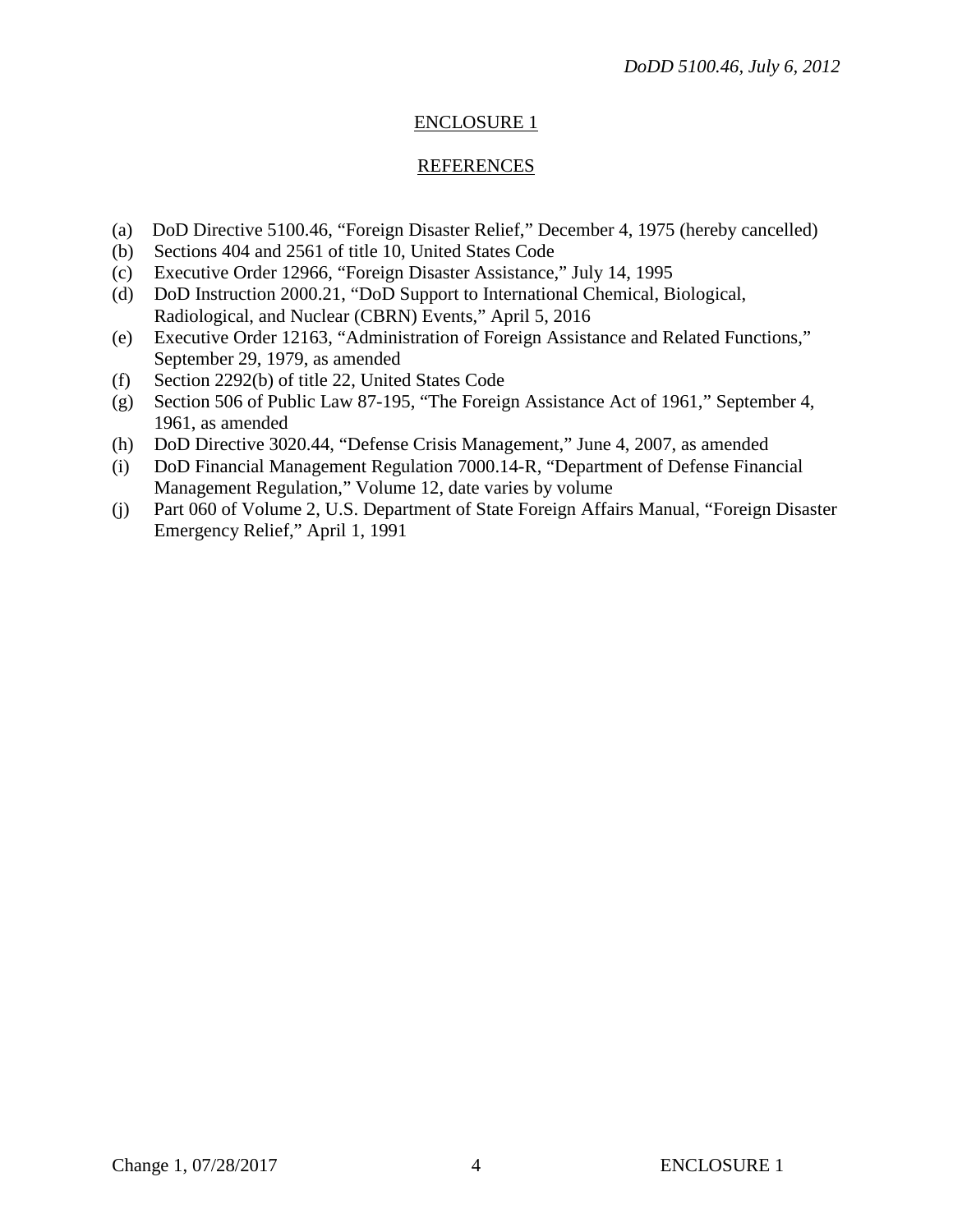## ENCLOSURE 2

## RESPONSIBILITIES

### 1. UNDER SECRETARY OF DEFENSE FOR POLICY (USD(P)). The USD(P) shall:

a. Coordinate FDR policy with DoD Components and other Federal departments and agencies, as appropriate.

b. Establish DoD policy governing FDR.

## 2. ASSISTANT SECRETARY OF DEFENSE FOR SPECIAL OPERATIONS AND LOW-INTENSITY CONFLICT (ASD(SO/LIC)). The ASD(SO/LIC), under the authority, direction, and control of the USD(P), shall:

a. Serve as the principal advisor to the Secretary of Defense and the USD(P) on all DoD FDR efforts and keep them informed of all DoD actions taken in response to foreign disasters, regardless of scope.

 b. Develop policies for DoD participation in FDR operations; and prescribe procedures for implementation of this Directive.

c. Assess the overall effectiveness of DoD FDR policies and procedures and of DoD assistance in support of the entire spectrum of USG FDR operations; ensure that lessons learned from FDR operations are incorporated into future planning efforts.

 d. Coordinate DoD FDR operations and policies with USAID, the Department of State, and other involved Federal departments and agencies; promote FDR collaboration among these departments and agencies.

e. Represent the Secretary of Defense and the USD(P) in discussions on FDR policy, strategy, and operations with other U.S. departments and agencies, including USAID, and with foreign governments, international organizations (IOs), non-governmental organizations (NGOs), and members of the private sector.

f. In collaboration with the Director, Defense Security Cooperation Agency (DSCA), when appropriate, prepare and disseminate FDR guidance that includes implementation procedures.

g. Advise the Secretary of Defense and USD(P) on the use of DoD resources in specific FDR operations, including in response to Presidential directives or requests from USAID, the Department of State, or the Combatant Commanders.

h. Obtain Secretary of Defense authorization and guidance for Combatant Commands to conduct FDR operations. Factors to consider in preparing guidance include: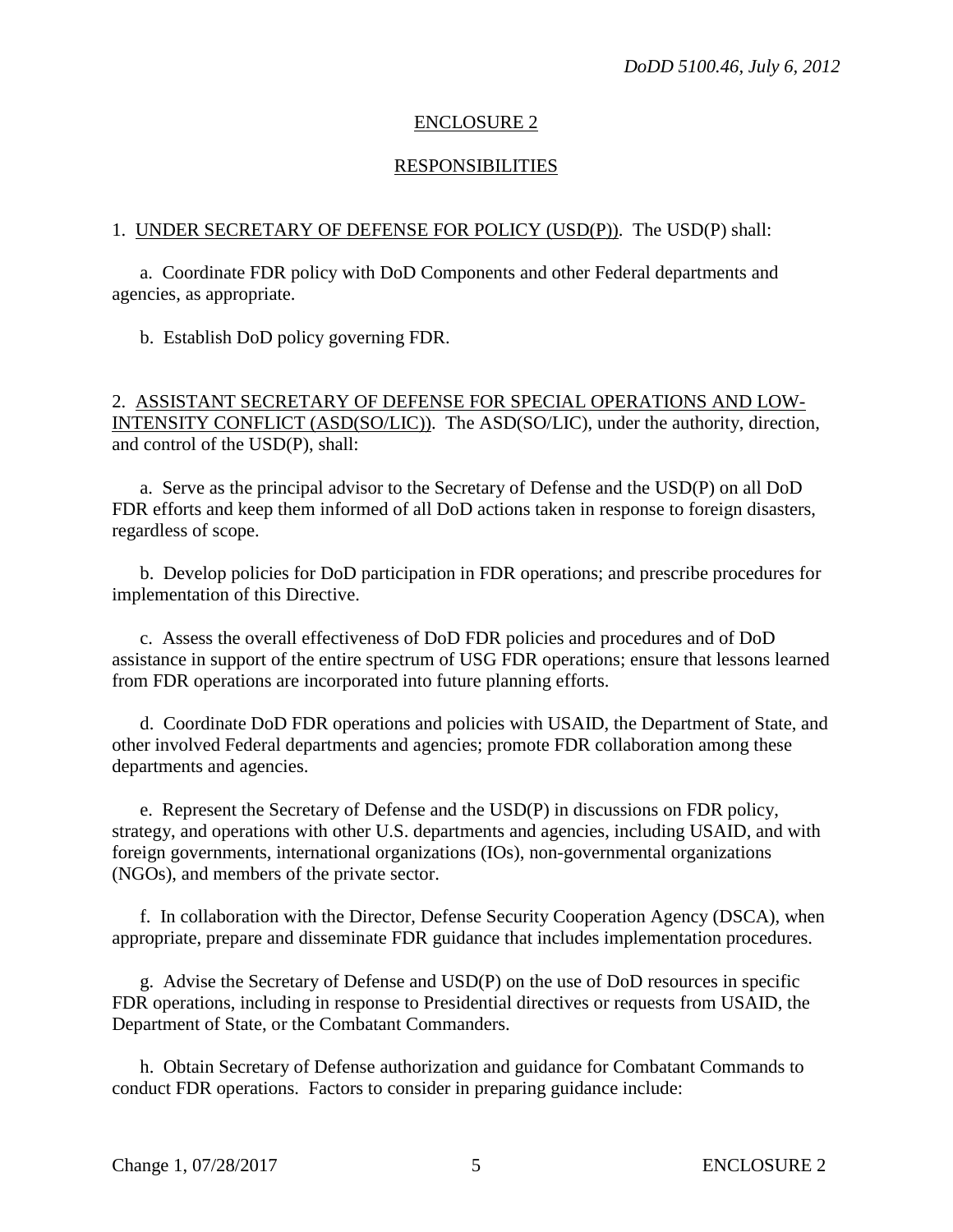(1) The capacity of the host nation and international aid community to respond.

(2) The magnitude of the disaster and assessment of emergency needs, including the number of fatalities, number of internally displaced people, and level of damage to infrastructure.

(3) Other USG or international donor responses.

(4) Validation of need by USAID.

(5) The level of DoD resources required to provide assistance in support of the relief operation and competing operational demands on DoD resources.

 i. Advise the Secretary of Defense and USD(P) on providing transportation for FDR, including emergency transportation of non-DoD personnel (e.g., relief personnel from other USG agencies or NGOs, IOs, and foreign governments), and of non-USG relief supplies, commodities, items, and equipment on DoD-owned or DoD-controlled aircraft when the requests are related to approved DoD FDR efforts. This advice should include a recommendation on whether the transportation should be provided on a reimbursable or non-reimbursable basis.

## 3. ASSISTANT SECRETARY OF DEFENSE FOR HOMELAND DEFENSE AND GLOBAL SECURITY (ASD(HD&GS)). The ASD(HD&GS), under the authority, direction, and control of the USD(P), shall:

a. Provide crisis management support for DoD FDR operations by managing information for the DoD Components, including producing, coordinating, and disseminating classified and unclassified situation, summary, and other reports as required by the situation and ensuring that information needs and other requirements of the Secretary of Defense are met in accordance with DoD Directive 3020.44 (Reference (h)).

b. Support DoD FDR operations in the ASD(HD&GS)'s assigned geographic area and lead OSD's engagement with foreign nations in its assigned geographic area throughout all phases of the disaster.

4. ASSISTANT SECRETARY OF DEFENSE FOR INTERNATIONAL SECURITY AFFAIRS (ASD(ISA)). The ASD(ISA), under the authority, direction, and control of the USD(P), shall support DoD FDR operations in the ASD(ISA)'s assigned geographic area and lead OSD's engagement with foreign nations in its assigned geographic area throughout all phases of the disaster.

5. ASSISTANT SECRETARY OF DEFENSE FOR ASIAN AND PACIFIC SECURITY AFFAIRS (ASD(APSA)). The ASD(APSA), under the authority, direction, and control of the USD(P), shall support DoD FDR operations in the ASD(APSA)'s assigned geographic area and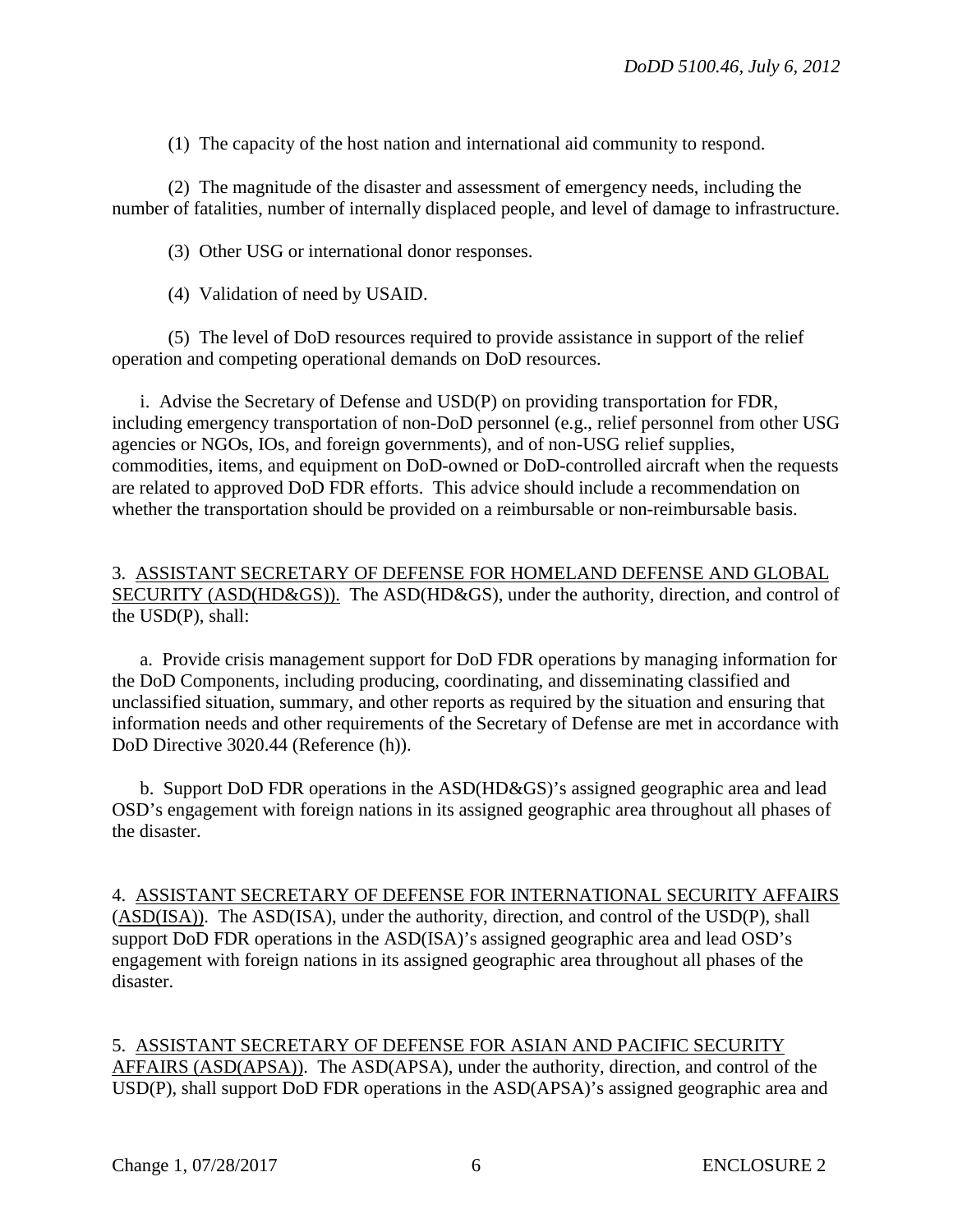lead OSD's engagement with foreign nations in its assigned geographic area throughout all phases of the disaster.

6. DIRECTOR, DSCA. The Director, DSCA, under the authority, direction, and control of the USD(P)), shall serve as the DoD lead for FDR program management and budget issues, and in that capacity shall:

a. Provide program management oversight by ensuring DoD response activities are appropriate, coordinated, and resourced in accordance with policy guidance.

 b. Identify and report to the ASD(SO/LIC) and the Under Secretary of Defense [\(Comptroller\)/Chief Financial Officer,](http://www.defenselink.mil/comptroller/) Department of Defense (USD(C)/CFO) the estimated costs associated with potential DoD FDR operations and the DoD costs and resources committed to each FDR operation.

c. Ensure that DoD OHDACA funding is used according to sections 404 and 2561 of Reference (b) and DoD Financial Management Regulation 7000.14-R, Volume 12 (Reference (i)).

d. As necessary, request, implement, and monitor DoD FDR-related drawdown authorities.

e. Coordinate with the USD(C)/CFO to:

 (1) Identify anticipated future requirements for funds or resources to support potential FDR operations.

 (2) Convey to the ASD(SO/LIC) estimates provided by the Combatant Commanders and the Secretaries of the Military Departments regarding any additional funds that will be required to complete authorized relief operations.

 (3) Issue additional funds, as provided, to the implementing DoD Components through established funding channels.

f. Represent the Secretary of Defense, through the ASD(SO/LIC), in budget and program management-related discussions on FDR operations and execution with other U.S. departments and agencies, including USAID, and with foreign governments (in coordination with the appropriate Assistant Secretary of Defense, IOs, NGOs, and members of the private sector.

7. GENERAL COUNSEL OF THE DEPARTMENT OF DEFENSE (GC DoD). The GC DoD, shall review and assess all potential DoD FDR operations for compliance with applicable law.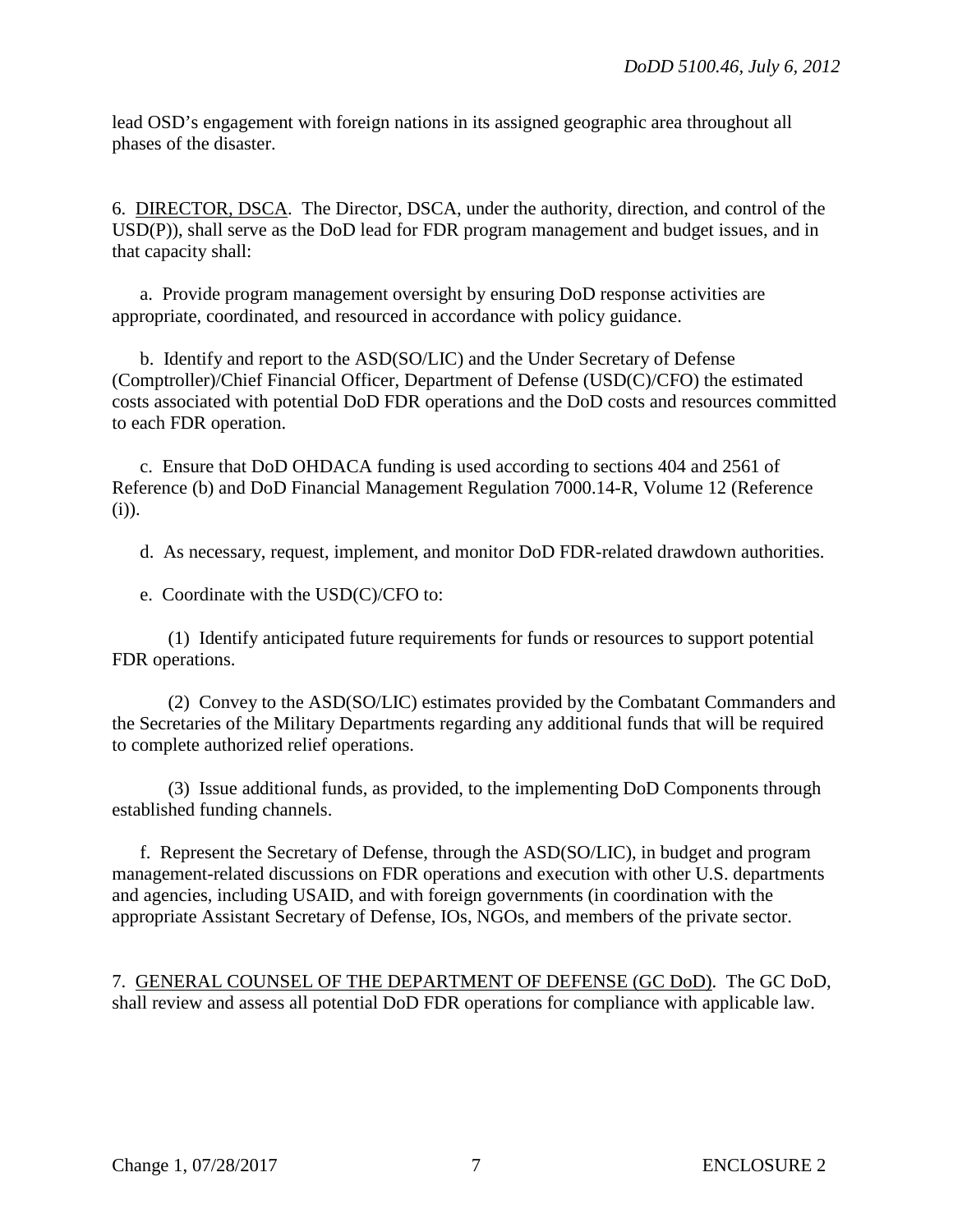8. ASSISTANT TO THE SECRETARY OF DEFENSE FOR PUBLIC AFFAIRS (ATSD(PA)). The ATSD(PA) shall issue policy and guidance to the DoD Components for public affairs issues and activities associated with FDR efforts in the context of the overall USG response.

9. ASSISTANT SECRETARY OF DEFENSE FOR LEGISLATIVE AFFAIRS (ASD(LA)). The ASD(LA) shall issue policy and guidance to the DoD Components for legislative affairs issues and activities associated with FDR efforts in the context of the overall USG response.

10. USD(C)/CFO. The USD(C)/CFO shall collaborate with the Director, DSCA, to:

a. Ensure appropriate OHDACA funding is available for DoD to meet its requirements to provide FDR assistance.

 b. Secure additional resources should a disaster relief operation require funding beyond available OHDACA funds.

11. SECRETARIES OF THE MILITARY DEPARTMENTS. The Secretaries of the Military Departments shall:

a. Organize, train, and equip forces capable of conducting FDR in support of USG efforts.

 b. Provide the Director, DSCA, cost estimates associated with potential participation in FDR activities.

12. CHAIRMAN OF THE JOINT CHIEFS OF STAFF. The Chairman of the Joint Chiefs of Staff shall:

a. Communicate approved requests for disaster relief assistance and funding authorization to the relevant Combatant Commander.

 b. In situations where a military commander undertakes prompt action in order to save human lives in accordance with paragraph 4.f., ensure that OSD is informed as soon as possible, but no later than 72 hours after the start of relief operations, of:

(1) Any actions taken by a Combatant Commander in response to the disaster.

(2) The threat the disaster presents to U.S. forces or assets in the theater.

 (3) The U.S. military personnel or material resources involved or expected to be involved in providing assistance.

(4) The expected duration of FDR operations.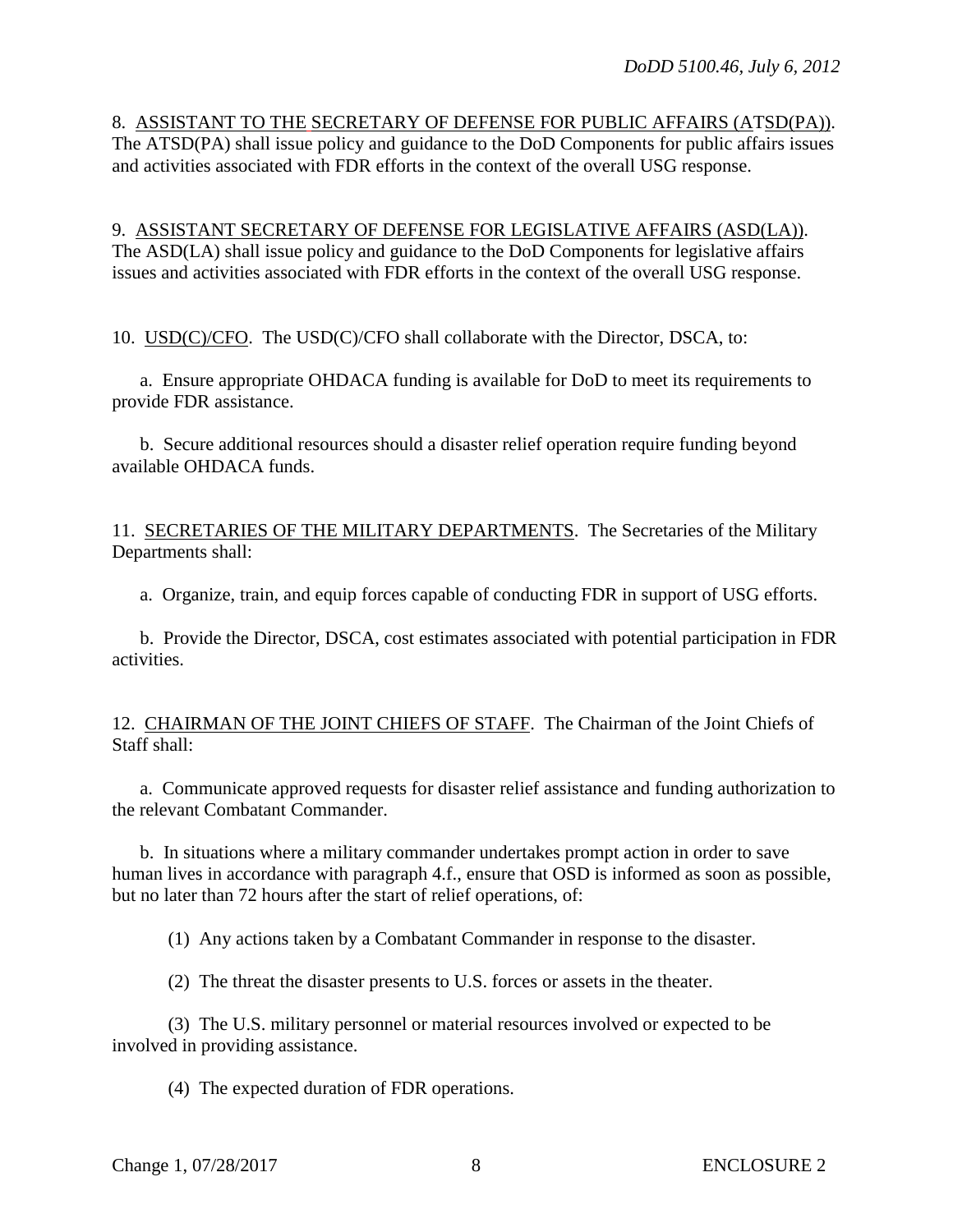(5) Other pertinent disaster-related information applicable to USG entities.

c. Develop planning guidance for Combatant Command participation in FDR operations; ensure Combatant Commander compliance with that guidance and this Directive.

13. COMMANDERS OF THE COMBATANT COMMANDS. The Commanders of the Combatant Commands, through the Chairman of the Joint Chiefs of Staff, shall:

a. Inform the ASD(SO/LIC) of any actions taken in response to a foreign disaster, including exercising prompt action to save human lives in accordance with paragraph 4f. Provide situation and after-action reports for all FDR actions.

 b. Provide the ASD(SO/LIC) with analyses of capabilities and proposed courses of action for participation in FDR activities in support of validated requirements; provide the Director, DSCA, with associated cost estimates.

14. COMMANDER, UNITED STATES TRANSPORTATION COMMAND (USTRANSCOM). The Commander, USTRANSCOM, in addition to the responsibilities in section 13 of this enclosure, shall:

 a. Ensure that DoD activities that support FDR transportation requirements, including the Air Mobility Command, Military Surface Deployment and Distribution Command, and Military Sealift Command, provide efficient global mobility, as appropriate, during Secretary of Defense approved FDR operations.

 b. Provide responsive support for transportation of approved non-DoD personnel and non-DoD cargo.

c. Report estimated and actual costs to the appropriate geographic Combatant Command comptroller for inclusion in FDR cost reports.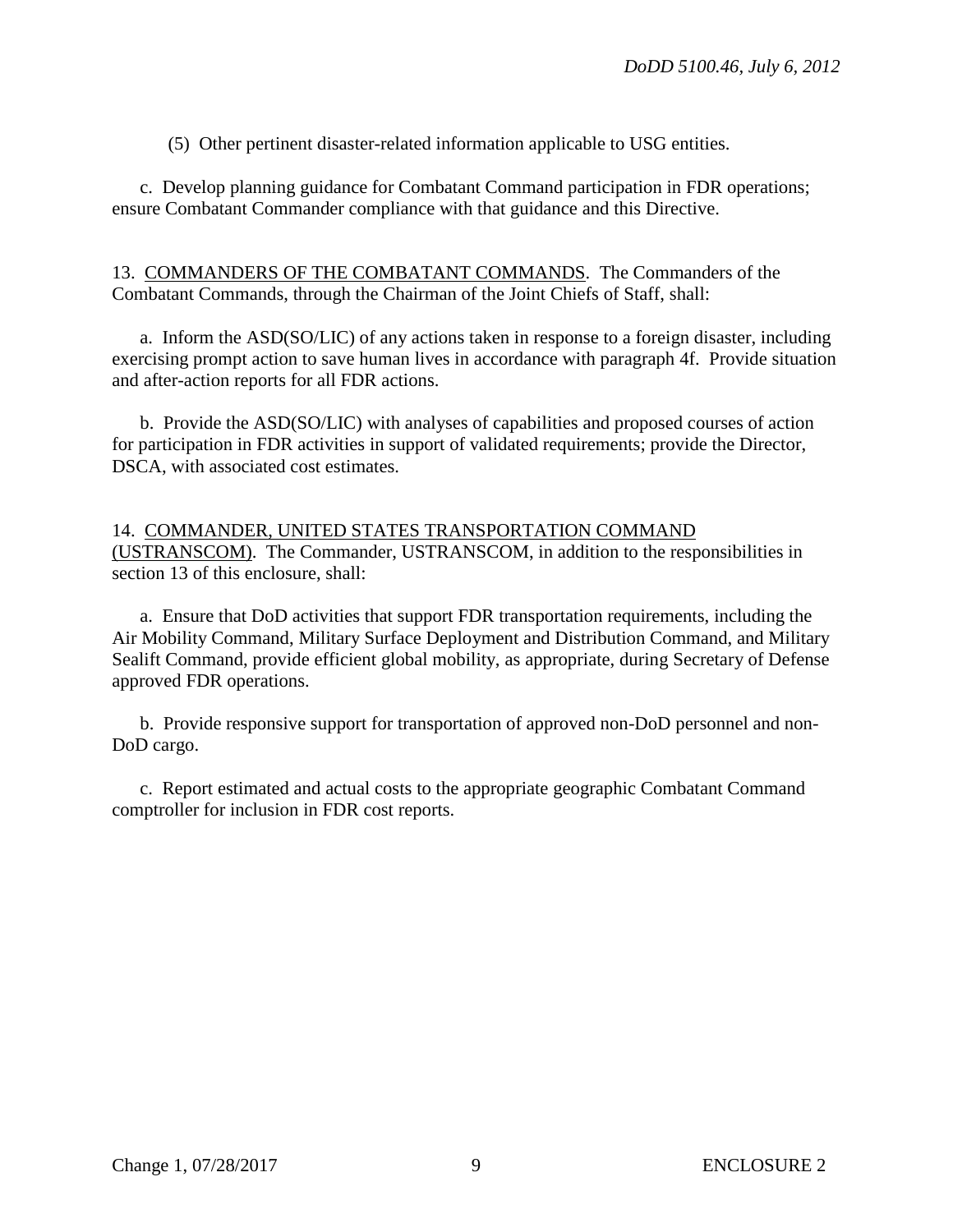## GLOSSARY

## PART I. ACRONYMS AND ABBREVIATIONS

| ASD(APSA)<br>ASD(HD&GS)                        | Assistant Secretary of Defense for Asian and Pacific Security Affairs<br>Assistant Secretary of Defense for Homeland Defense and Global<br>Security                                                                                                                            |
|------------------------------------------------|--------------------------------------------------------------------------------------------------------------------------------------------------------------------------------------------------------------------------------------------------------------------------------|
| ASD(ISA)<br>ASD(LA)<br>ATSD(PA)<br>ASD(SO/LIC) | Assistant Secretary of Defense for International Security Affairs<br>Assistant Secretary of Defense for Legislative Affairs<br>Assistant to the Secretary of Defense for Public Affairs<br>Assistant Secretary of Defense for Special Operations and Low-Intensity<br>Conflict |
| <b>DSCA</b>                                    | <b>Defense Security Cooperation Agency</b>                                                                                                                                                                                                                                     |
| E.O.                                           | <b>Executive order</b>                                                                                                                                                                                                                                                         |
| <b>FDR</b>                                     | foreign disaster relief                                                                                                                                                                                                                                                        |
| GC <sub>7</sub> DoD                            | General Counsel of the Department of Defense                                                                                                                                                                                                                                   |
| <b>IO</b>                                      | international organization                                                                                                                                                                                                                                                     |
| <b>NGO</b>                                     | non-governmental organization                                                                                                                                                                                                                                                  |
| <b>OHDACA</b>                                  | Overseas Humanitarian, Disaster, and Civic Aid                                                                                                                                                                                                                                 |
| <b>USAID</b><br>U.S.C.                         | U. S. Agency for International Development<br><b>United States Code</b>                                                                                                                                                                                                        |
| USD(C)/CFO                                     | Under Secretary of Defense (Comptroller)/Chief Financial Officer,<br>Department of Defense                                                                                                                                                                                     |
| USD(P)<br><b>USG</b>                           | Under Secretary of Defense for Policy<br>U.S. Government                                                                                                                                                                                                                       |
| <b>USTRANSCOM</b>                              | <b>United States Transportation Command</b>                                                                                                                                                                                                                                    |

## PART II. DEFINITIONS

These terms and their definitions are for the purpose of this Directive.

FDR. Assistance that can be used immediately to alleviate the suffering of foreign disaster victims. Normally, it includes services and commodities as well as the rescue and evacuation of victims; the provision and transportation of food, water, clothing, medicines, beds, and bedding, temporary shelter, the furnishing of medical equipment, medical and technical personnel; and